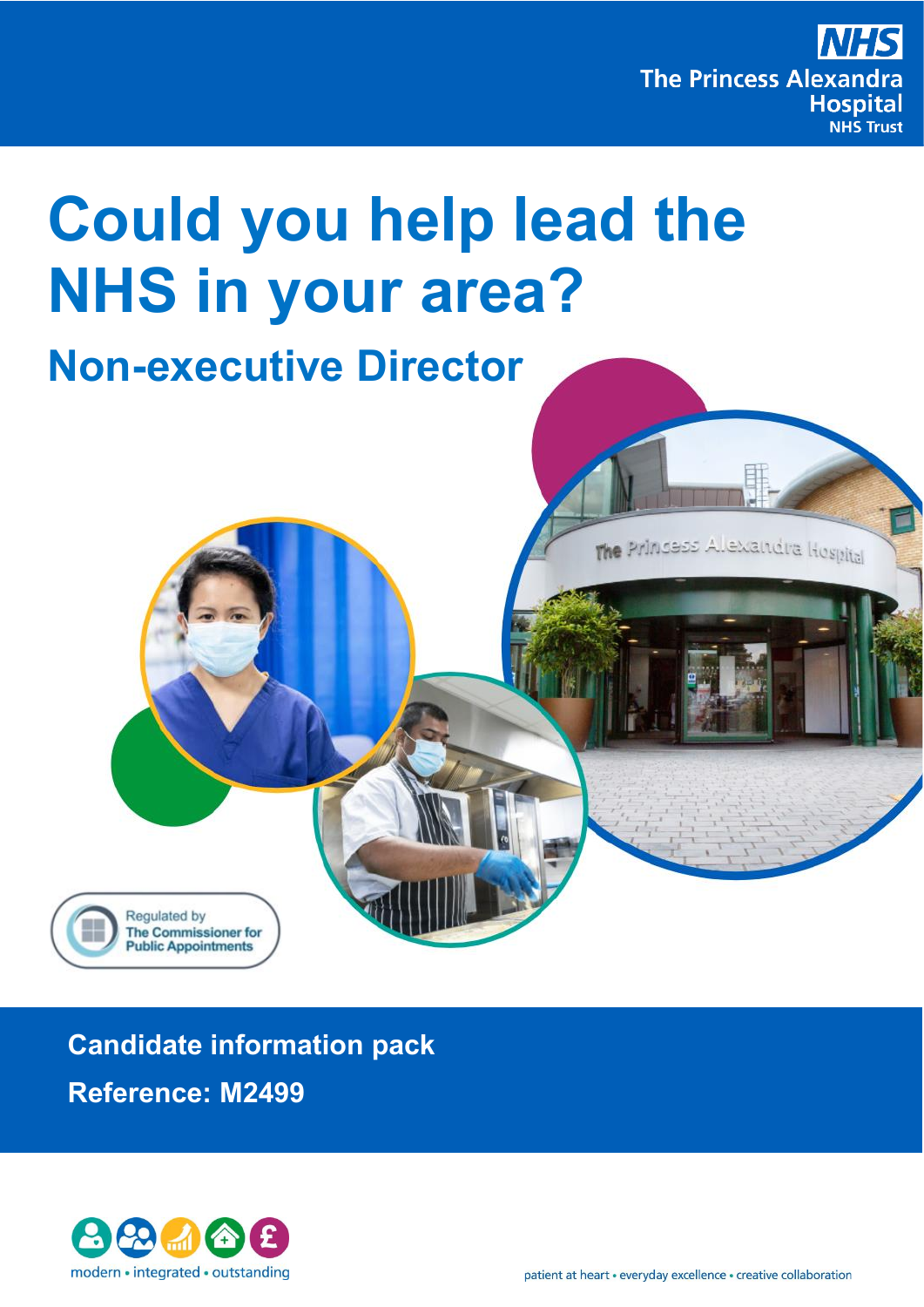### **Welcome to PAHT**



It is my privilege to be the chair of The Princess Alexandra Hospital NHS Trust (PAHT). I am delighted to share with you the details of an exciting opportunity we have for a new non-executive director on our trust board.

Our non-executive directors bring a breadth of experience and skills to the organisation that supports and informs our decision-making. I am looking for a non-executive director who has recent, relevant finance experience in a large and complex organisation with a recognised financial qualification. I welcome applications from candidates with NHS or other experience.

PAHT is an ambitious acute hospital, with the vision of providing outstanding healthcare to our local population every time, and in partnership with our health and care partners in West Essex and East Hertfordshire.

It is an exciting time for us. We have a bold ten year strategy, PAHT 2030, to support the delivery of our ambitions, at the heart of which is the once in a lifetime opportunity to build a brand new Princess Alexandra Hospital on a local green-field site as part of the Government's new hospital programme. Alongside the planning and preparations for the new hospital is the implementation of our specialty specific clinical strategies and our new models of care. In-line with the goals and objectives of the NHS Long Term Plan we look forward to working closely with our local health and care partners.

Underpinning our clinical service improvements and transformation is the digitisation of all that we do, with the first step towards this being the implementation of a full electronic health record to benefit our patients, our people and continue to improve the quality of care.

Our people have been through nearly two years of unprecedented demand and hard work in delivering care to meet the needs of our patients during the COVID-19 pandemic and have been amazing in all they have achieved. Supporting colleagues effectively to adapt to the continuing demands of COVID-19 and the recovery of our services; at the same time as learning from what has worked well over the last year and implementing these changes and the new models of care is the largest immediate challenge our board faces. It will require an ongoing focus on changing and improving our culture aligning behaviours with our values and supporting the health and wellbeing of our colleagues.

If you are passionate about the NHS and healthcare, about Harlow and about making a real difference then come and join us on our journey.

Best wishes

#### **Hattie Llewelyn-Davies**

**Chair** The Princess Alexandra Hospital NHS Trust

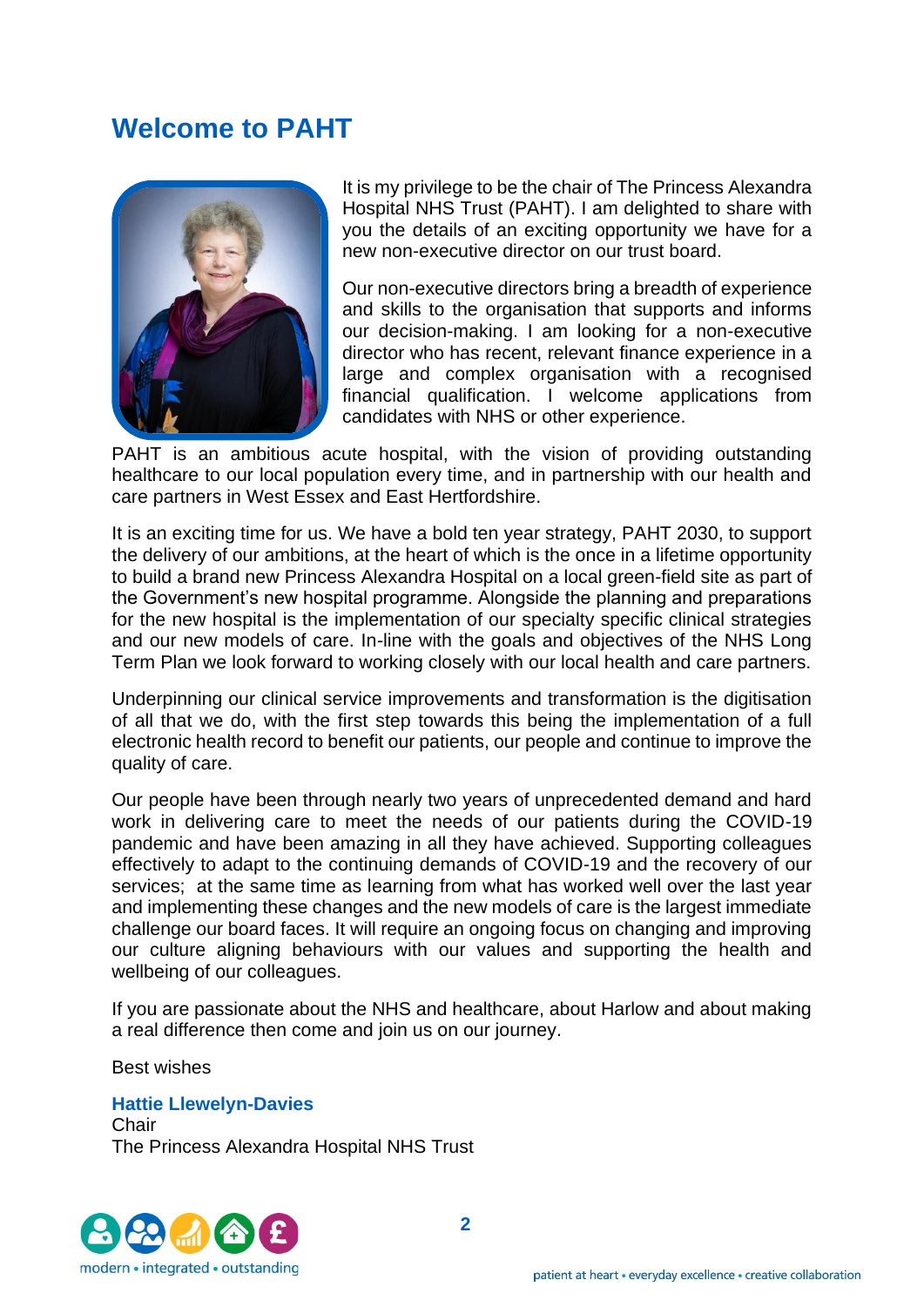#### **Contents**

|                                     | 1. The opportunity          | 4 |
|-------------------------------------|-----------------------------|---|
|                                     | 2. The person specification | 4 |
| 3 <sub>1</sub>                      | <b>About the trust</b>      | 5 |
| <b>Appendix 1: More information</b> |                             |   |

**Appendix 2: Making an application**

**Appendix 3: Key dates & getting in touch**



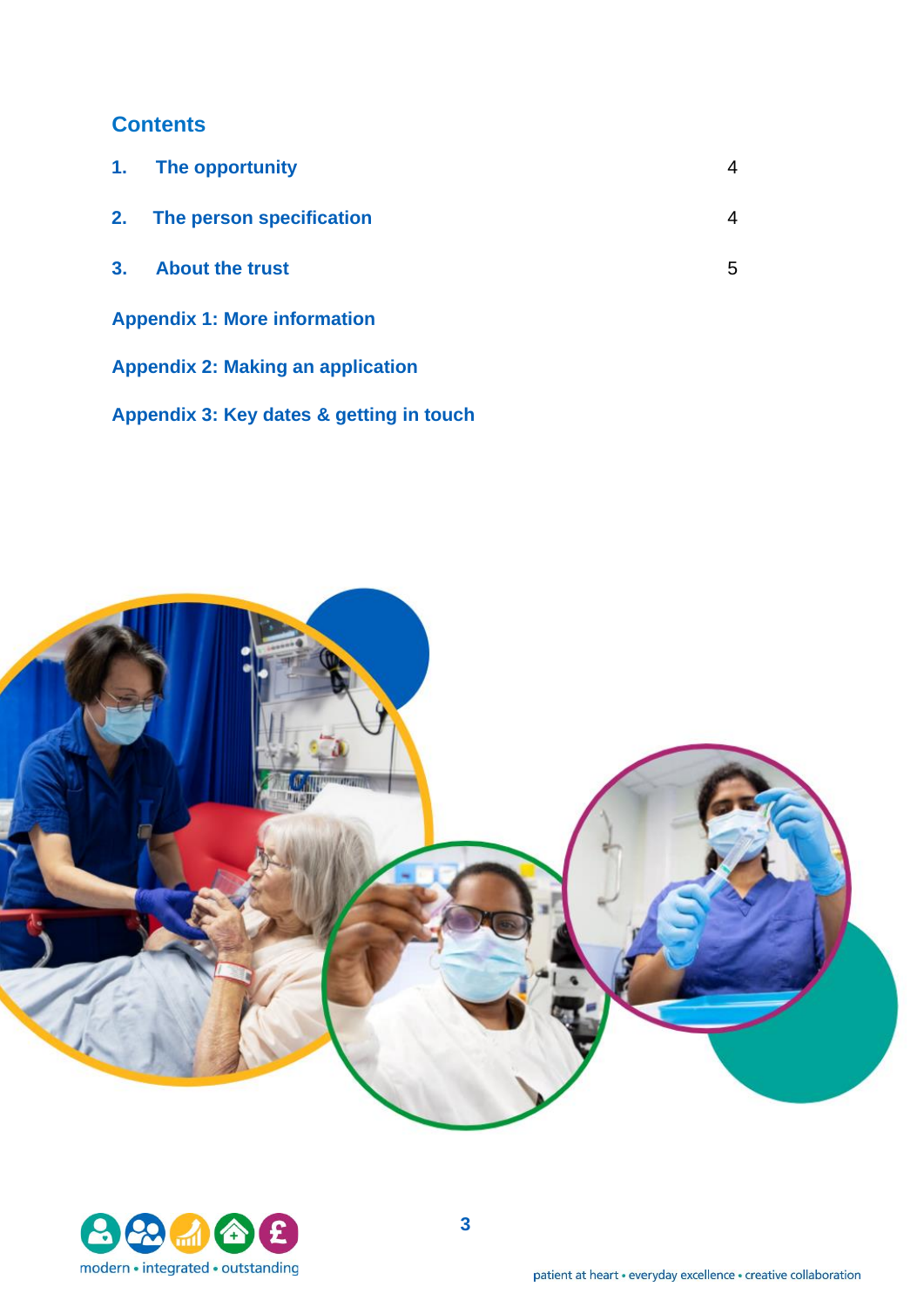#### **1. The opportunity**

NHS England / NHS Improvement has a specific role in appointing and supporting NHS trust chairs and non-executives. We are looking for a Non-executive Director (NED) at The Princess Alexandra Hospital NHS Trust (PAHT). This is a unique opportunity to help shape the future of local services contributing to the shared responsibility for improving the health of PAHT's population by sharing your talents and expertise to help transform the hospital deepening the collaborative working essential to make a positive difference to their local community.

#### **2. The person specification**

#### **Essential criteria**

You will need to have a genuine commitment to patients and the promotion of excellent health care services. You will have recent, relevant finance experience in a large and complex organisation with a recognised financial qualification. We welcome applications from candidates with NHS or other experience.

The Trust is taking positive action to increase the diversity of their board members and reflect the diverse population they serve. We value and promote diversity and are committed to equality of opportunity for all and appointments made on merit. We believe that the best boards are those that reflect the communities they serve.

We particularly welcome applications from women, people from the local black and minority ethnic communities, and disabled people who we know are underrepresented in chair and non-executive roles.

Our recruitment processes are conducted in accordance with the Code of Governance to ensure that they are made on merit after a fair and open process so that the best people, from the widest possible pool of candidates, are appointed.

You will need to be able to demonstrate you can use your experience to:

- Work alongside other non-executives and executive colleagues as an equal member of the board
- Bring independence, external perspectives, skills and challenge to strategy development
- Hold the executive to account by providing purposeful, constructive scrutiny and challenge
- Shape and actively support a healthy culture for the trust

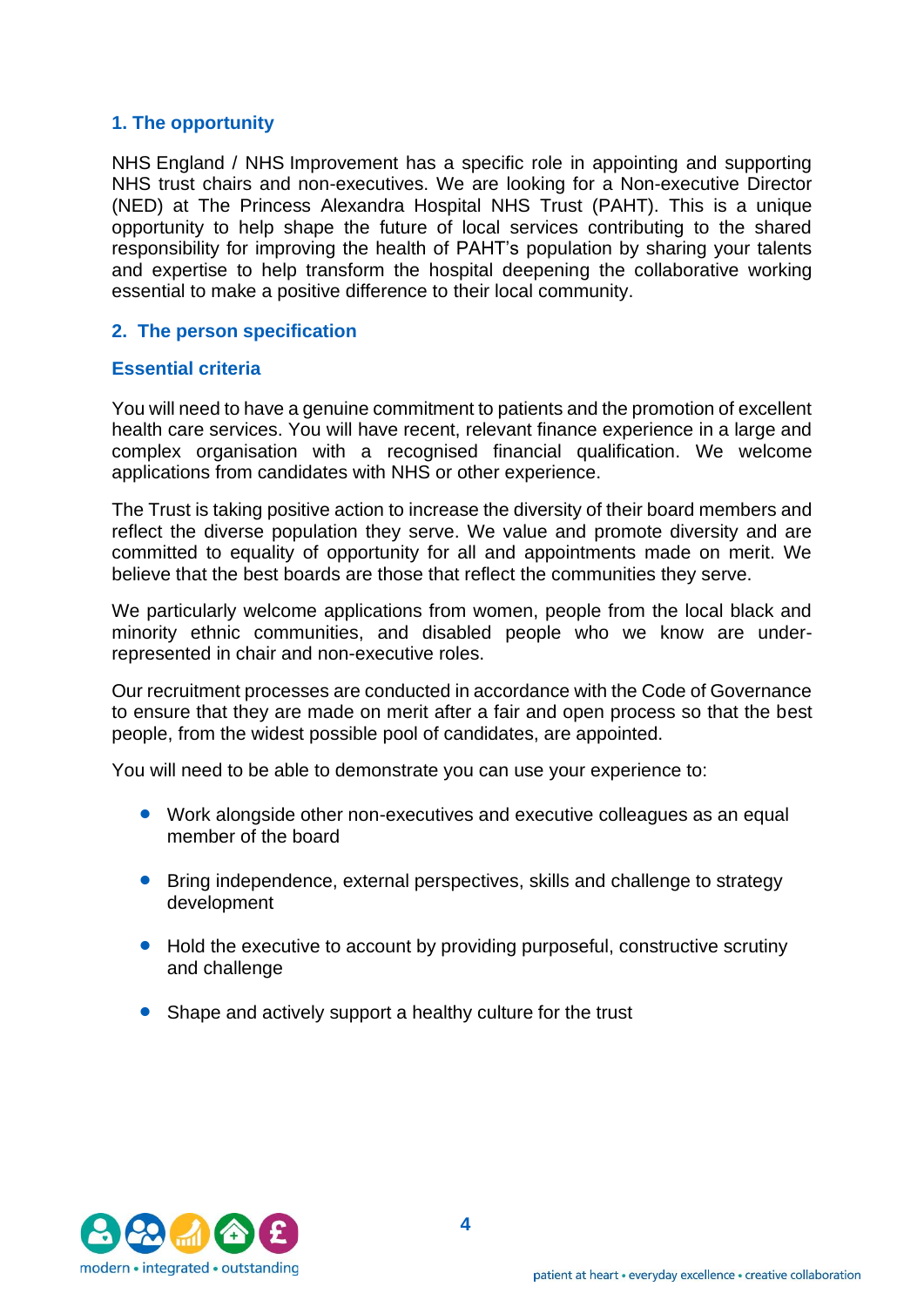All non-executive directors must **champion the standards of public life** – by upholding the highest standards of conduct and displaying the principles of selflessness, integrity, objectivity, accountability, openness, honesty, and leadership.

As a future NHS leader, you will be able to demonstrate the range of behaviours required to contribute effectively in this board level role. These are outlined in the NHS Leadership Academy's **[Healthcare Leadership Model](http://www.leadershipacademy.nhs.uk/discover/leadershipmodel/)**.

Applicants should live in or have strong connections with Essex.

- 
- On average, this role will require the equivalent to two to three days a month, however the time commitment may vary and a flexible approach should be taken
- The remuneration payable for this role is £13,000 (standard rate for all NEDs) per annum

Given the significant public profile and responsibility members of NHS boards hold, it is vital that those appointed inspire confidence of the public, patients and staff at all times. NHS England / NHS Improvement makes a number of specific background checks to ensure that those we appoint are "fit and proper" people to hold these important roles. More information can be found on our **[website.](https://www.england.nhs.uk/non-executive-opportunities/support-for-candidates/fit-proper-persons-requirements/)** 

#### **3. About The Princess Alexandra Hospital NHS Trust**

PAHT was established in April 1995. It is a small to medium-size hospital with an annual income of circa £250million. It comprises 414 general and acute beds and provides a full range of general acute services, including a 24/7 emergency department, an intensive care unit, a maternity unit, and a level II neonatal intensive care unit (NICU).

The Trust currently employs over 3,500 people and operates outpatient and diagnostic services from the Herts and Essex Hospital in Bishop's Stortford and St Margaret's Hospital in Epping as well as the main site in Harlow. The Breast Unit at St Margaret's Hospital is one of the largest breast cancer clinical trials facilities in Hertfordshire, Essex and North London.

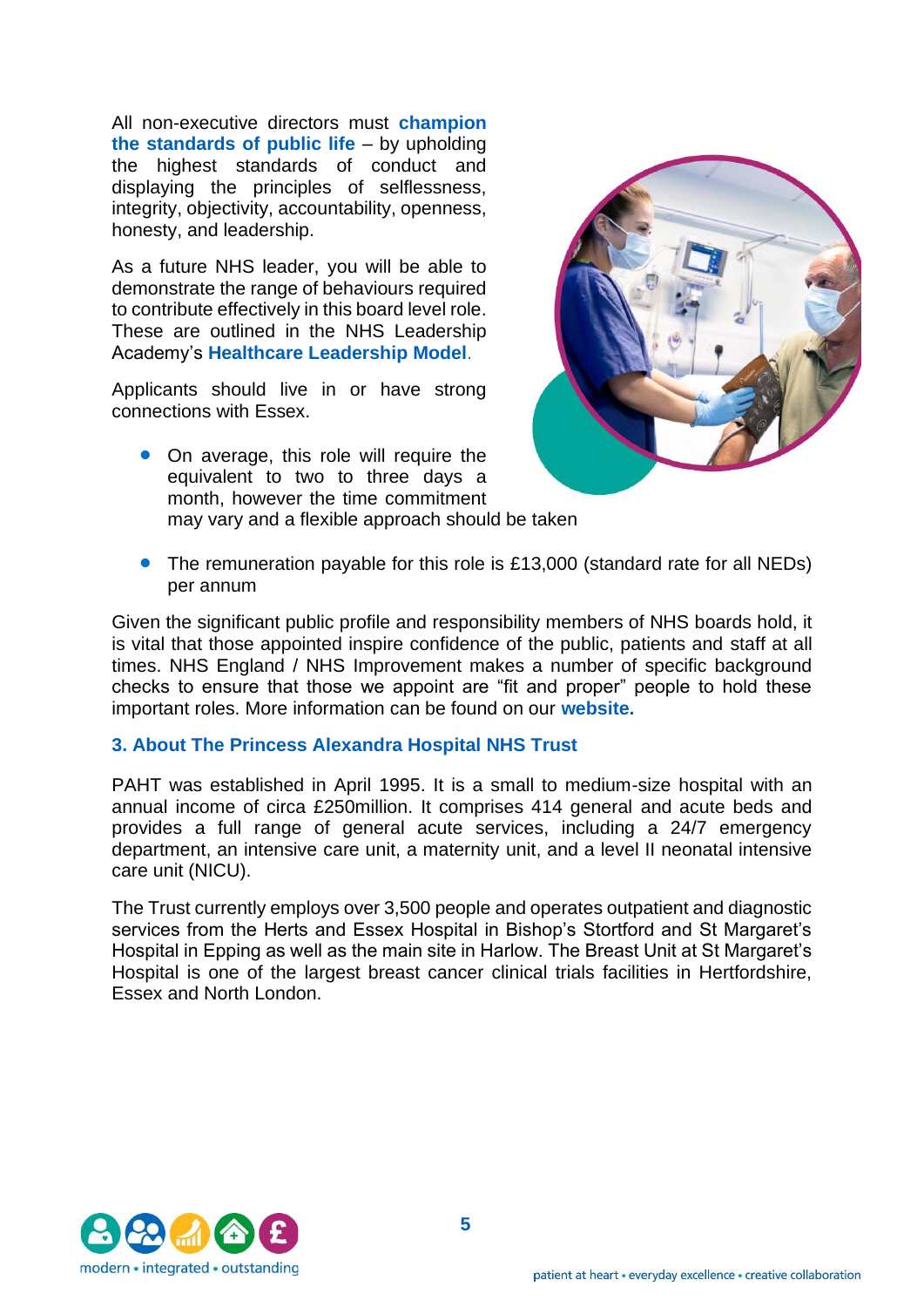They serve a core population of about 350,000 and is the natural hospital of choice for people living in West Essex and East Hertfordshire, with a core population that is centred on the M11 corridor and the towns of Harlow, Bishop's Stortford and Epping. The extended catchment area (radius of 11 to 13 miles) incorporates a population of up to 500,000 and includes the areas of Hoddesdon, Cheshunt and Broxbourne in Hertfordshire, together with the south of the M25 in Essex.

#### **Partnerships**

In-line with the NHS Ten Year Plan, they are currently working towards establishing the One Health and Care Partnership that will bring PAHT together with local primary care, community services and charity and voluntary sectors in an



integrated partnership. This is core to achieving their vision, to play a wider role in the provision of healthcare across the local communities and supporting the delivery of new models of clinical care aligned with the new hospital development. They are also a member of the Hertfordshire and West Essex Integrated Care System (ICS).

#### **Strategy**

PAHT recently launched their PAHT2030 strategy, which is summarised below:



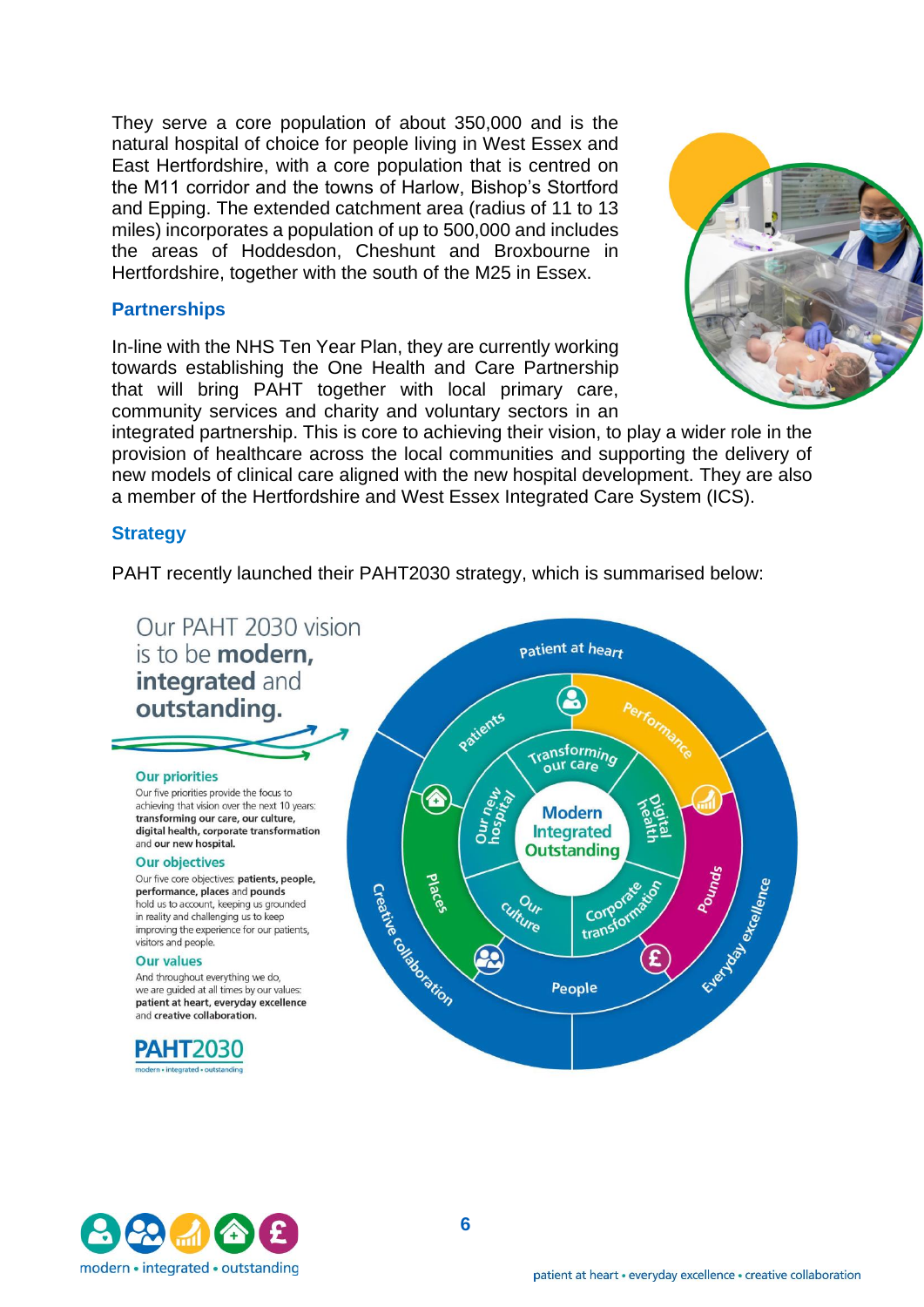#### **Appendix 1: More information**

For information about PAHT, such as business plans, annual reports, and services, visit our [website.](https://www.pah.nhs.uk/) Follow the links for more information about:

- **Support to prepare candidates to apply for a [non-executive](https://www.england.nhs.uk/non-executive-opportunities/support-for-candidates/becoming-a-non-executive-director/) vacancy including:**
	- Building your application
	- Sources of information and useful reading
	- Eligibility and disqualification criteria
	- Terms and conditions of chair and non-executive director appointments
	- How we will handle your application and information
- **View all current chair and [non-executive](https://www.england.nhs.uk/non-executive-opportunities/news/) vacancies**
- **Sign up to receive email alerts on the latest [vacancies](https://www.england.nhs.uk/non-executive-opportunities/sign-up-alerts/)**
- **Contact details for the [non-executive](https://www.england.nhs.uk/non-executive-opportunities/about-the-team/non-executive-appointments-team/) appointments team**

NHS England / NHS Improvement respects your privacy and is committed to protecting your personal data. They will only use personal data where we have your consent or where we need to comply with a legal or statutory obligation. It is important that you read this **[information](https://www.england.nhs.uk/non-executive-opportunities/about-the-team/how-we-use-your-personal-information/)** together with the **[privacy notice](https://improvement.nhs.uk/privacy/)** so that you are fully aware of how your data will be used and why.

#### **Appendix 2: Making an application**

If you wish to be considered for this role, please provide:

- A CV that includes your address and contact details, highlighting and explaining any gaps in your employment history
- A supporting statement that highlights your motivation for applying and your understanding of the NHS and the role. You should outline your personal responsibility and achievement within previous roles and how your experience matches the person specification



• The names, positions, organisations and contact details for three referees. Your referees should be individuals in a line management capacity, and cover your most recent employer, any regulated health or social care activity or where roles involved children or vulnerable adults. Your references may be taken prior to interview and may be shared with the selection panel

• Please complete and return the monitoring information form which accompanies this pack and is available for download